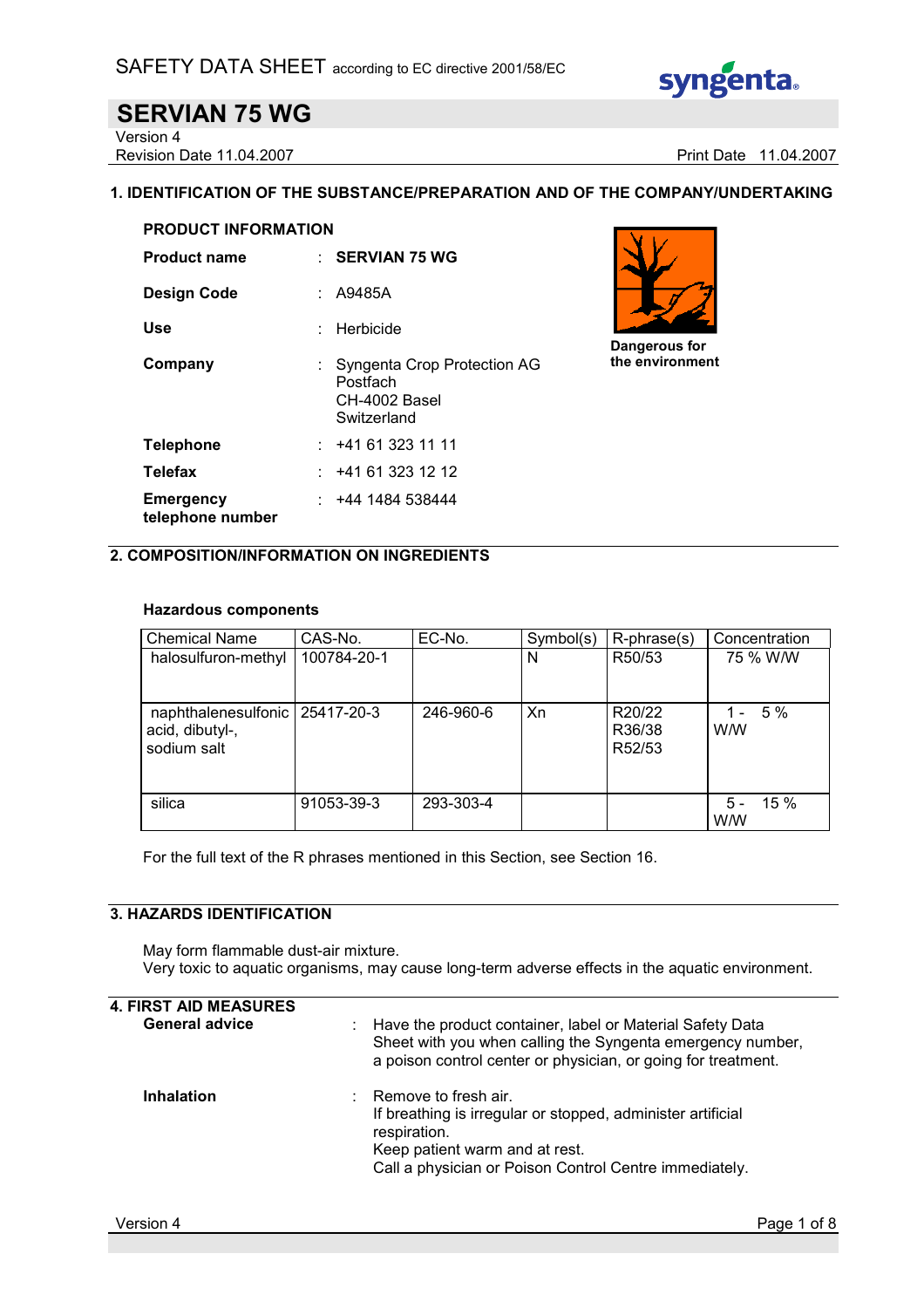

| <b>SERVIAN 75 WG</b>                                                       |   |                                                                                                                                                                                                                                     |
|----------------------------------------------------------------------------|---|-------------------------------------------------------------------------------------------------------------------------------------------------------------------------------------------------------------------------------------|
| Version 4<br>Revision Date 11.04.2007                                      |   | Print Date 11.04.2007                                                                                                                                                                                                               |
| <b>Skin contact</b>                                                        |   | Take off all contaminated clothing immediately.<br>Wash off immediately with plenty of water.<br>If skin irritation persists, call a physician.<br>Wash contaminated clothing before re-use.                                        |
| Eye contact                                                                |   | Rinse immediately with plenty of water, also under the eyelids,<br>for at least 15 minutes.<br>Remove contact lenses.<br>Immediate medical attention is required.                                                                   |
| Ingestion                                                                  |   | If swallowed, seek medical advice immediately and show this<br>container or label.<br>Do NOT induce vomiting.                                                                                                                       |
| <b>Medical advice</b>                                                      | ÷ | There is no specific antidote available. Treat symptomatically.                                                                                                                                                                     |
| <b>5. FIRE-FIGHTING MEASURES</b>                                           |   |                                                                                                                                                                                                                                     |
| Suitable extinguishing<br>media                                            |   | Extinguishing media - small fires<br>Use water spray, alcohol-resistant foam, dry chemical or<br>carbon dioxide.<br>Extinguishing media - large fires<br>Alcohol-resistant foam<br>or<br>Water spray                                |
| <b>Extinguishing media</b><br>which must not be used<br>for safety reasons |   | Do not use a solid water stream as it may scatter and spread<br>fire.                                                                                                                                                               |
| <b>Specific hazards during</b><br>fire fighting                            |   | As the product contains combustible organic components, fire<br>will produce dense black smoke containing hazardous products<br>of combustion (see section 10).<br>Exposure to decomposition products may be a hazard to<br>health. |
| <b>Special protective</b><br>equipment for fire-<br>fighters               |   | Wear full protective clothing and self-contained breathing<br>apparatus.                                                                                                                                                            |
| <b>Further information</b>                                                 |   | Do not allow run-off from fire fighting to enter drains or water<br>courses.<br>Cool closed containers exposed to fire with water spray.                                                                                            |

# 6. ACCIDENTAL RELEASE MEASURES

| <b>Personal precautions</b>         | Refer to protective measures listed in sections 7 and 8.<br>Avoid dust formation. |
|-------------------------------------|-----------------------------------------------------------------------------------|
| <b>Environmental</b><br>precautions | Do not flush into surface water or sanitary sewer system.                         |
| Methods for cleaning up             | : Contain spillage, pick up with an electrically protected vacuum                 |
| Version 4                           | Page 2 of 8                                                                       |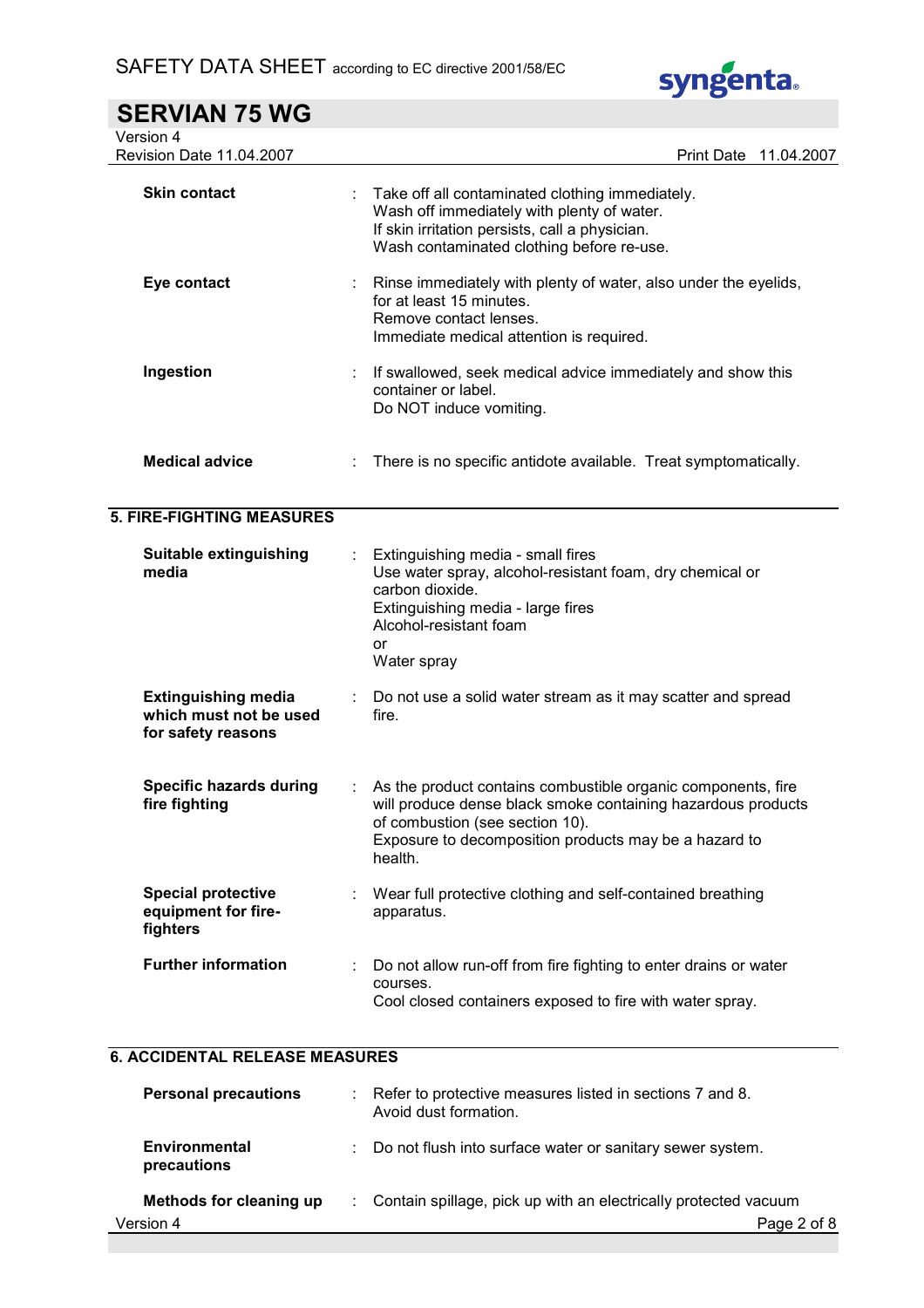

| <b>SERVIAN 75 WG</b>                                    |                                                                                                                                                                                                                                                                                                                                                                                                                                                                                                                                                                                                                                                                |
|---------------------------------------------------------|----------------------------------------------------------------------------------------------------------------------------------------------------------------------------------------------------------------------------------------------------------------------------------------------------------------------------------------------------------------------------------------------------------------------------------------------------------------------------------------------------------------------------------------------------------------------------------------------------------------------------------------------------------------|
| Version 4<br>Revision Date 11.04.2007                   | Print Date 11.04.2007                                                                                                                                                                                                                                                                                                                                                                                                                                                                                                                                                                                                                                          |
|                                                         | cleaner or by wet-brushing and transfer to a container for<br>disposal according to local regulations (see section 13).<br>Do not create a powder cloud by using a brush or compressed<br>air.<br>Clean contaminated surface thoroughly.                                                                                                                                                                                                                                                                                                                                                                                                                       |
| <b>Additional advice</b>                                | If the product contaminates rivers and lakes or drains inform<br>respective authorities.                                                                                                                                                                                                                                                                                                                                                                                                                                                                                                                                                                       |
| 7. HANDLING AND STORAGE                                 |                                                                                                                                                                                                                                                                                                                                                                                                                                                                                                                                                                                                                                                                |
| <b>HANDLING</b>                                         |                                                                                                                                                                                                                                                                                                                                                                                                                                                                                                                                                                                                                                                                |
| Advice on safe handling                                 | This material is capable of forming flammable dust clouds in<br>air, which, if ignited, can produce a dust cloud explosion.<br>Flames, hot surfaces, mechanical sparks and electrostatic<br>discharges can serve as ignition sources for this material.<br>Electrical equipment should be compatible with the flammability<br>characteristics of this material. The flammability characteristics<br>will be made worse if the material contains traces of flammable<br>solvents or is handled in the presence of flammable solvents.<br>Avoid contact with skin and eyes.<br>When using, do not eat, drink or smoke.<br>For personal protection see section 8. |
| <b>STORAGE</b>                                          |                                                                                                                                                                                                                                                                                                                                                                                                                                                                                                                                                                                                                                                                |
| <b>Requirements for storage</b><br>areas and containers | Keep containers tightly closed in a dry, cool and well-ventilated<br>place.<br>Keep out of the reach of children.<br>Keep away from food, drink and animal feedingstuffs.                                                                                                                                                                                                                                                                                                                                                                                                                                                                                      |
| <b>Other data</b>                                       | Physically and chemically stable for at least 2 years when<br>stored in the original unopened sales container at ambient<br>temperatures.                                                                                                                                                                                                                                                                                                                                                                                                                                                                                                                      |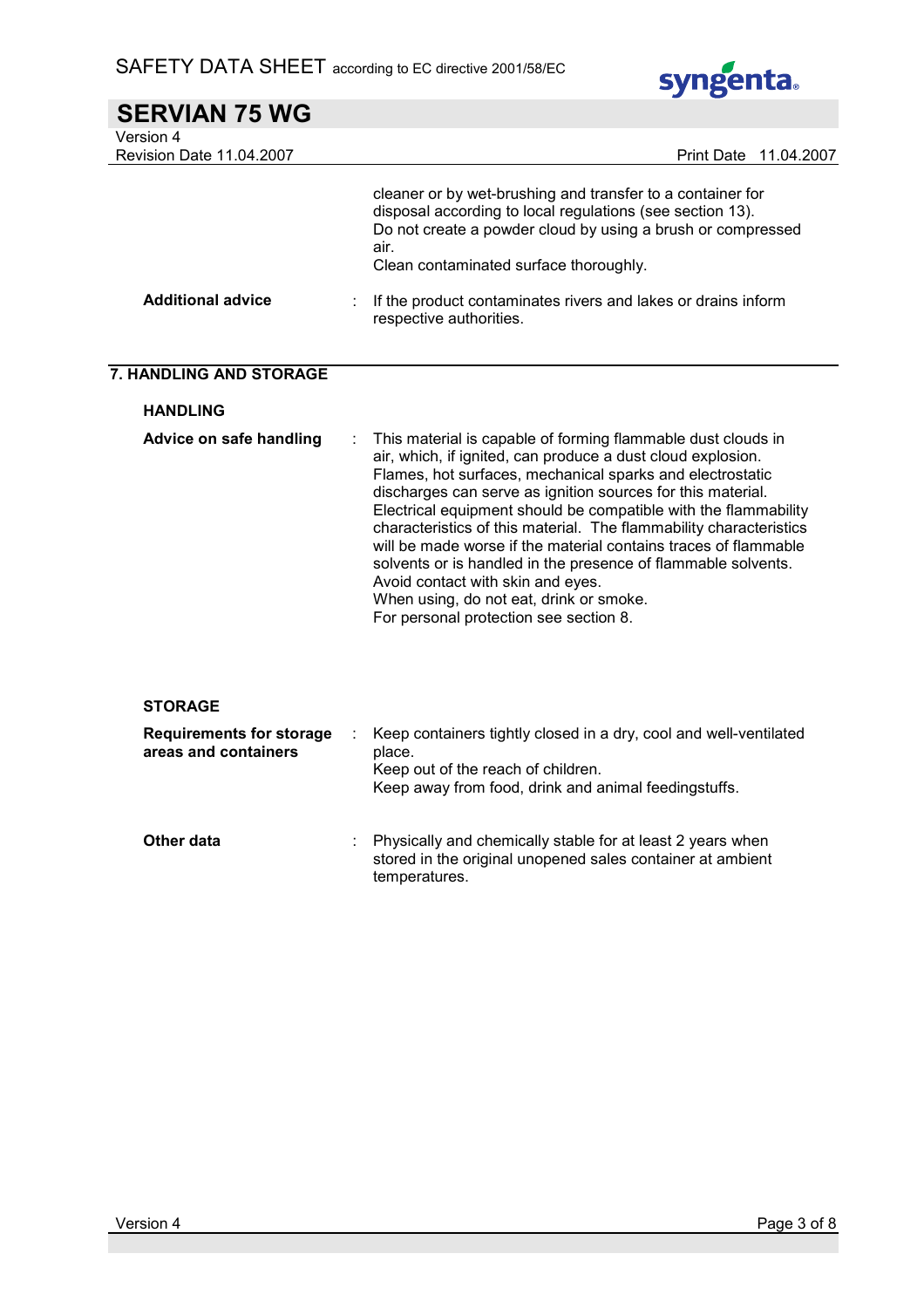

# SERVIAN 75 WG

Version 4

Revision Date 11.04.2007 **Print Date 11.04.2007** 

# 8. EXPOSURE CONTROLS / PERSONAL PROTECTION

## Components with workplace control parameters

| Components | Exposure limit(s)    |                 | Value type  | Source       |
|------------|----------------------|-----------------|-------------|--------------|
| kieselguhr | $4$ mg/m $3$         |                 | 8 h TWA     | <b>DFG</b>   |
|            | $4$ mg/m $3$         |                 | 8 h TWA     | <b>SUVA</b>  |
|            | $10$ mg/m $3$        |                 | 8 h TWA     | <b>ACGIH</b> |
|            | 3,000 ppm            |                 | <b>IDLH</b> | <b>NIOSH</b> |
|            | $1.2 \text{ mg/m}$ 3 | Respirable dust | 8 h TWA     | UK HSE       |
|            |                      |                 |             |              |

## ENGINEERING MEASURES

 Containment and/or segregation is the most reliable technical protection measure if exposure cannot be eliminated.

The extent of these protection measures depends on the actual risks in use.

If airborne dust is generated, use local exhaust ventilation controls.

 Assess exposure and use any additional measures to keep airborne levels below any relevant exposure limit.

Where necessary, seek additional occupational hygiene advice.

## PERSONAL PROTECTIVE EQUIPMENT

| <b>Protective measures</b>    |   | The use of technical measures should always have priority<br>over the use of personal protective equipment.<br>When selecting personal protective equipment, seek<br>appropriate professional advice.<br>Personal protective equipment should be certified to<br>appropriate standards. |
|-------------------------------|---|-----------------------------------------------------------------------------------------------------------------------------------------------------------------------------------------------------------------------------------------------------------------------------------------|
| <b>Respiratory protection</b> | ÷ | No personal respiratory protective equipment normally<br>required.<br>A particulate filter respirator may be necessary until effective<br>technical measures are installed.                                                                                                             |
| <b>Hand protection</b>        |   | Chemical resistant gloves are not usually required.<br>Select gloves based on the physical job requirements.                                                                                                                                                                            |
| Eye protection                |   | Eye protection is not usually required.<br>Follow any site specific eye protection policies.                                                                                                                                                                                            |
| Skin and body protection      | ÷ | No special protective equipment required.<br>Select skin and body protection based on the physical job<br>requirements.                                                                                                                                                                 |

## 9. PHYSICAL AND CHEMICAL PROPERTIES

| <b>Form</b><br>Colour                      | $:$ granules<br>: tan to brownish |             |
|--------------------------------------------|-----------------------------------|-------------|
| рH                                         | : 7.1 at 1 % w/v (20 - 25 °C)     |             |
| <b>Minimum ignition</b>                    | : 410 °C                          |             |
| temperature<br><b>Dust explosion class</b> | : Forms flammable dust clouds.    |             |
| Version 4                                  |                                   | Page 4 of 8 |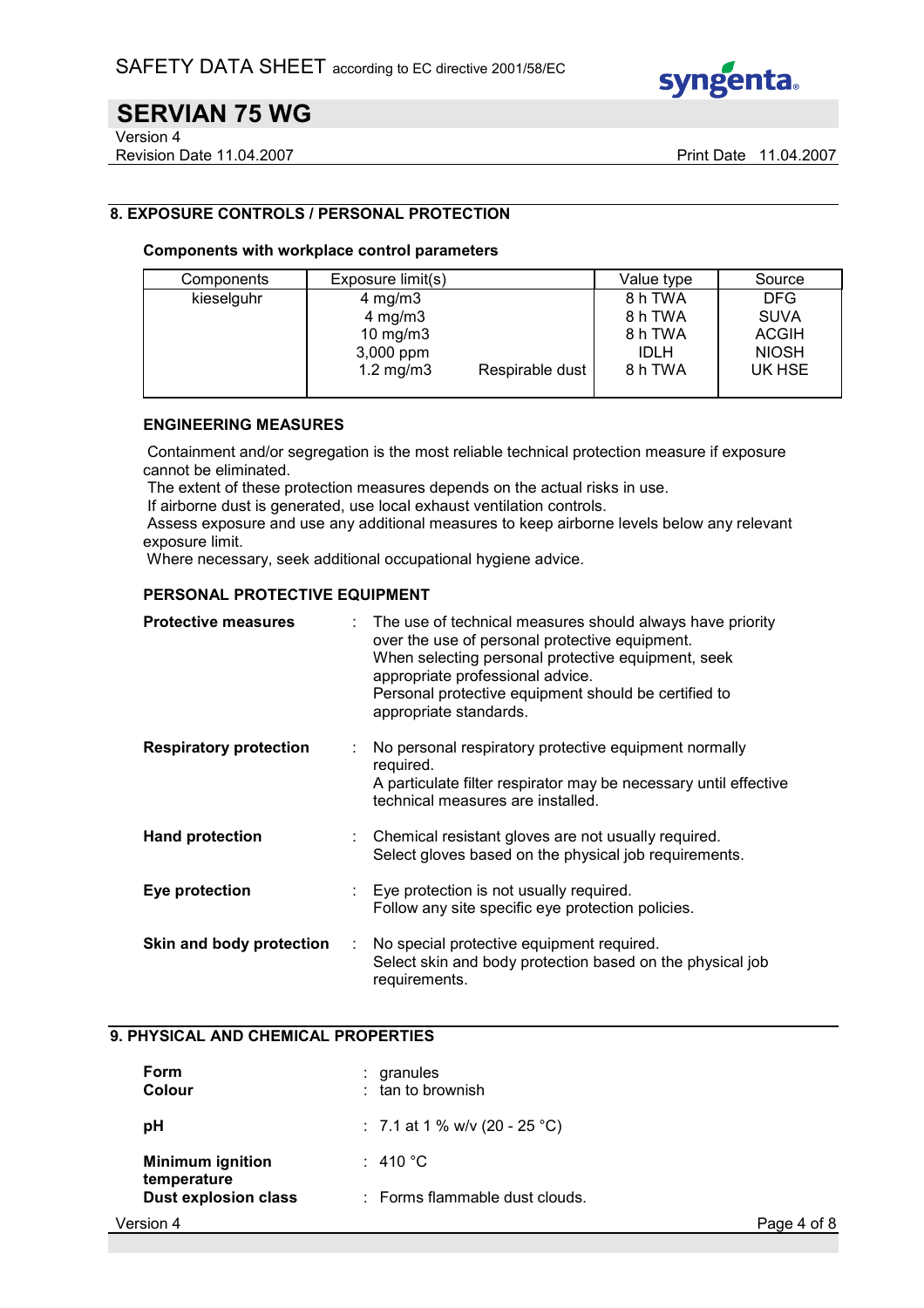

# SERVIAN 75 WG

Version 4 Revision Date 11.04.2007 **Print Date 11.04.2007** 

| Minimum ignition energy | $:$ < 1 J                            |
|-------------------------|--------------------------------------|
| <b>Bulk density</b>     | : $0.54$ g/cm3                       |
| <b>Miscibility</b>      | $:$ not miscible                     |
| <b>Burning number</b>   | $\therefore$ 2<br>at 20 $^{\circ}$ C |
|                         | $\cdot$ 2<br>at $100 °C$             |

# 10. STABILITY AND REACTIVITY

| <b>Hazardous decomposition</b><br>products | : Combustion or thermal decomposition will evolve toxic and<br>irritant vapors.              |
|--------------------------------------------|----------------------------------------------------------------------------------------------|
| <b>Hazardous reactions</b>                 | : None known.<br>Hazardous polymerization does not occur.<br>Stable under normal conditions. |

# 11. TOXICOLOGICAL INFORMATION

| <b>Acute oral toxicity</b>   | : LD50 Rat, $> 2,000$ mg/kg<br>GHS-Classification:<br>None                            |
|------------------------------|---------------------------------------------------------------------------------------|
| <b>Acute dermal toxicity</b> | : LD50 Rat, $> 2,000$ mg/kg<br>GHS-Classification:<br>None                            |
| <b>Skin irritation</b>       | : Rabbit: Non-Irritating<br>GHS-Classification:<br>None                               |
| <b>Eye irritation</b>        | : Rabbit: Non-Irritating<br>GHS-Classification:<br>None                               |
| <b>Sensitization</b>         | guinea pig: not sensitizing<br>GHS-Classification:<br>None                            |
| Long term toxicity           |                                                                                       |
|                              | Did not show carcinogenic, teratogenic or mutagenic effects in<br>animal experiments. |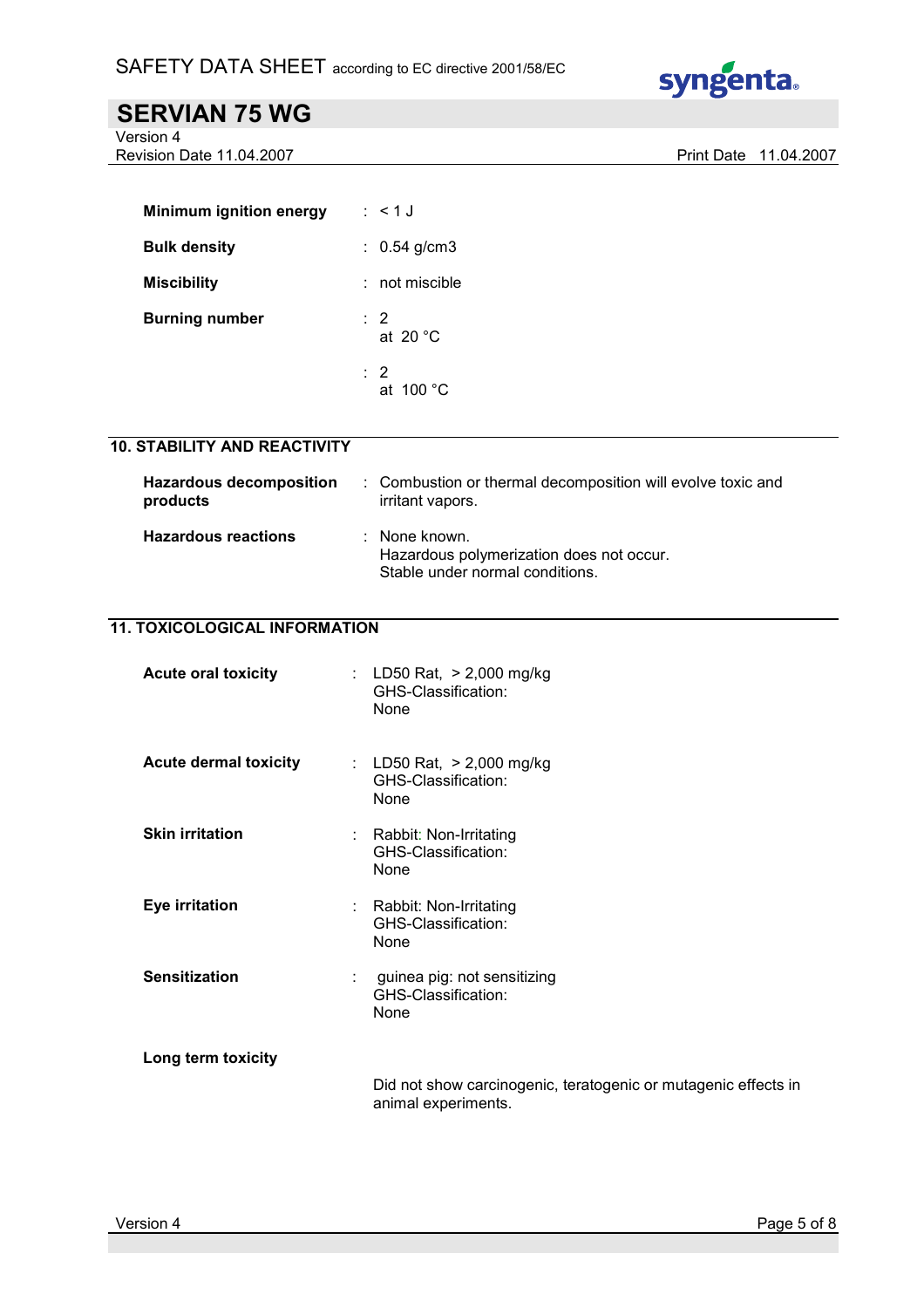

# SERVIAN 75 WG Version 4

Revision Date 11.04.2007 **Print Date 11.04.2007** 

# 12. ECOLOGICAL INFORMATION

| ELIMINATION INFORMATION (PERSISTENCE AND DEGRADABILITY)<br>Halosulfuron-methyl is not persistent in soil<br><b>Stability in soil</b><br>÷. |  |                                                                                                          |
|--------------------------------------------------------------------------------------------------------------------------------------------|--|----------------------------------------------------------------------------------------------------------|
| <b>Mobility</b>                                                                                                                            |  | Halosulfuron-methyl has slight mobility in soil                                                          |
| <b>ECOTOXICITY EFFECTS</b><br><b>Toxicity to fish</b>                                                                                      |  | LC50 Oncorhynchus mykiss (rainbow trout), $> 100$ mg/l, 96 h<br>GHS-Classification:<br>None              |
| <b>Toxicity to aquatic</b><br>invertebrates                                                                                                |  | $\therefore$ EC50 Daphnia magna Straus, $>$ 100 mg/l, 48 h<br>GHS-Classification:<br>None                |
| <b>Toxicity to algae</b>                                                                                                                   |  | ErC50 Selenastrum capricornutum (green algae), 0.032 mg/l,<br>72 h<br>GHS-Classification:<br>Category 1  |
|                                                                                                                                            |  | EbC50 Selenastrum capricornutum (green algae), 0.0062<br>mg/l, 72 h<br>GHS-Classification:<br>Category 1 |

## 13. DISPOSAL CONSIDERATIONS

| <b>Product</b>                | Do not contaminate ponds, waterways or ditches with chemical<br>or used container.<br>Do not dispose of waste into sewer.<br>Where possible recycling is preferred to disposal or<br>incineration.<br>If recycling is not practicable, dispose of in compliance with<br>local regulations. |
|-------------------------------|--------------------------------------------------------------------------------------------------------------------------------------------------------------------------------------------------------------------------------------------------------------------------------------------|
| <b>Contaminated packaging</b> | : Empty remaining contents.<br>Triple rinse containers.<br>Empty containers should be taken for local recycling or waste<br>disposal.<br>Do not re-use empty containers.                                                                                                                   |

## 14. TRANSPORT INFORMATION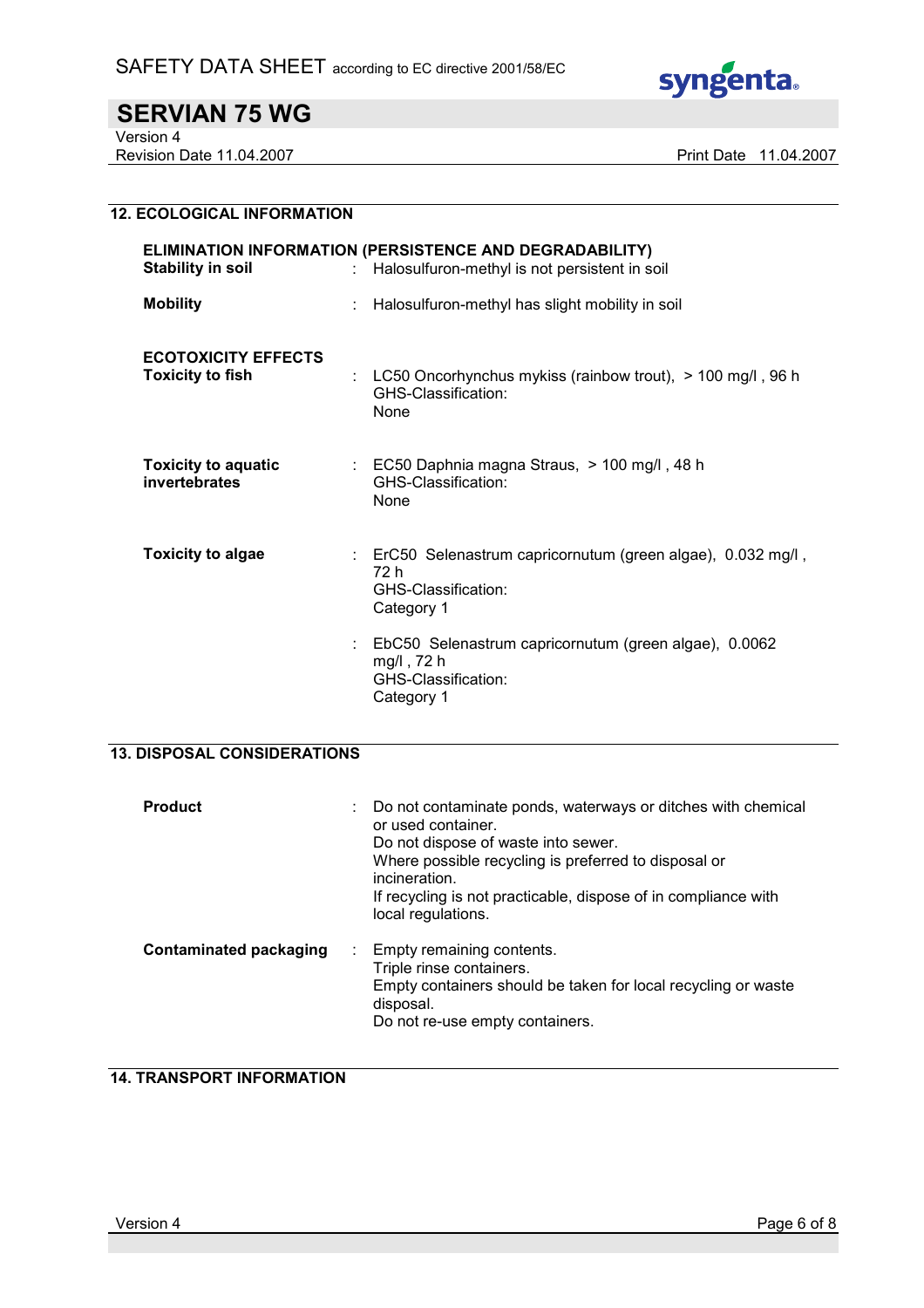

# SERVIAN 75 WG

Version 4 Revision Date 11.04.2007 **Print Date 11.04.2007** 

#### Land transport

ADR/ RID:

UN-No.: 3077 Class: 9<br>Danger Label Number : 9 Danger Label Number : 9<br>Packaging group [11] Packaging group<br>Proper shipping name: ENVIRONMENTALLY HAZARDOUS SUBSTANCE, SOLID, N.O.S. (HALOSULFURON-METHYL )

#### Sea transport

IMDG:

| $UN-No$ .:                                    | 3077                                               |
|-----------------------------------------------|----------------------------------------------------|
| Class:                                        | 9                                                  |
| Danger Label Number:                          |                                                    |
| Packaging group:                              |                                                    |
| Proper shipping name:<br>(HALOSULFURON-METHYL | ENVIRONMENTALLY HAZARDOUS SUBSTANCE, SOLID, N.O.S. |

Marine pollutant : Marine pollutant

## Air transport

## IATA-DGR

| $UN-No$ .:            | 3077                                                                       |
|-----------------------|----------------------------------------------------------------------------|
| Class:                |                                                                            |
| Danger Label Number:  |                                                                            |
| Packaging group:      | Ш                                                                          |
| Proper shipping name: | ENVIRONMENTALLY HAZARDOUS SUBSTANCE, SOLID, N.O.S.<br>(HALOSULFURON-METHYL |

# 15. REGULATORY INFORMATION

## Labelling according to EC Directives

| Symbol(s)   | : N    | Dangerous for the environment                                                                          |
|-------------|--------|--------------------------------------------------------------------------------------------------------|
| R-phrase(s) | R50/53 | Very toxic to aquatic organisms, may cause<br>long-term adverse effects in the aquatic<br>environment. |